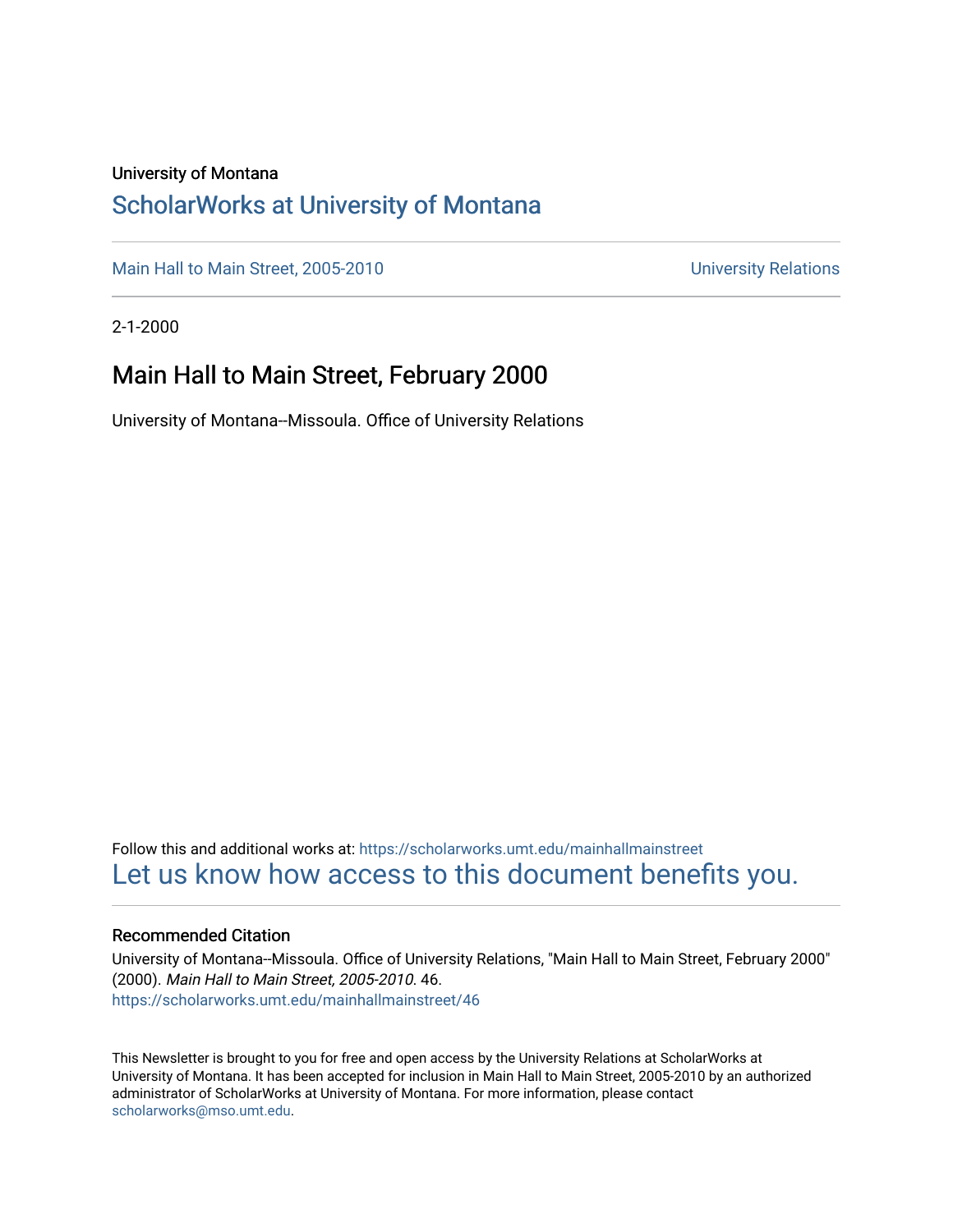

# Palmer trucks UM Grizzly bear across the nation

A Grizzly handler<br>interstates.<br>Lim Palmer Tru massive University of Montana Grizzly has been set free to roam  $\blacktriangle$  the nation's highways and

Jim Palmer Trucking this month unveiled a new UM recruiting and marketing tool — a 53-foot semi-tractor trailer bearing the Grizzly logo — in an effort to raise awareness of the University and its Grizzly mascot among prospective students and parents along the routes traveled by the nationwide carrier.

Last fall, lifelong Grizzly fansJim Palmer and his son, Scott, offered one of the rigs in their firm's 350-truck fleet to help promote UM. The Palmers paid to have giant maroon, white and silver UM logos painted on the sides and back of the truck's shiny, black, 18-wheel trailer with "Go Grizzlies" in bright yellow. The graphics also include a Web address <montanagrizzlies.com> — for passersby who want to contact UM for more information.

The truck made its inaugural journey from the Midwest to Missoula in early

February with a load of Coca-Cola products. It will be dispatched from the company's Missoula home office to haul food and beverages from coast to coast.

The Palmers have said they will route the truck to areas of the country that UM targets for recruitment. In addition the truck will be available for use by UM for special events such as Homecoming and the Great Griz Encounter.

The moving billboard is the first of its kind among the 200 colleges and universities represented by the Atlantabased Collegiate Licensing Co., which represents UM in overseeing commercial logo use. UM is among only a few universities nationwide to have this unique, eye-catching form of advertising.

We think this truck will give a new meaning to the phrase 'Go Griz,'" UM President George Dennison quipped during an unveiling ceremony on campus Feb. 9.

"I want to thank Jim and Scott Palmer and all the employees of Palmer Trucking for their long-standing support of the University and for this very creative idea

thatwill help UM prosper in the future.

"I want to ask Scott if he will route the truck through downtown Bozeman every time its travel route takes it past that town, just to remind its residents that we're still here."

The truck is one of the most unique items ever donated to the University to help in its outreach mission, said Bob Frazier, Universityexecutivevice president and coordinator of UM's marketing efforts. "It's one that will have long-lasting effects far beyond today," he said.

PalmerTrucking employees estimate that the traveling Griz will be seen by more than one million people a year across the nation.

Jim Palmerstarted his trucking firm with one truck that he drove himself. The Missoula-basedJim PalmerTrucking was incorporated in 1966 and has grown into a nationwide carrier with facilities in Sioux Falls, S.D.; Salina, Kan.; and Tampa, Fla. The carrier hauls foods and beverages ranging from frozen pizza to ice cream.

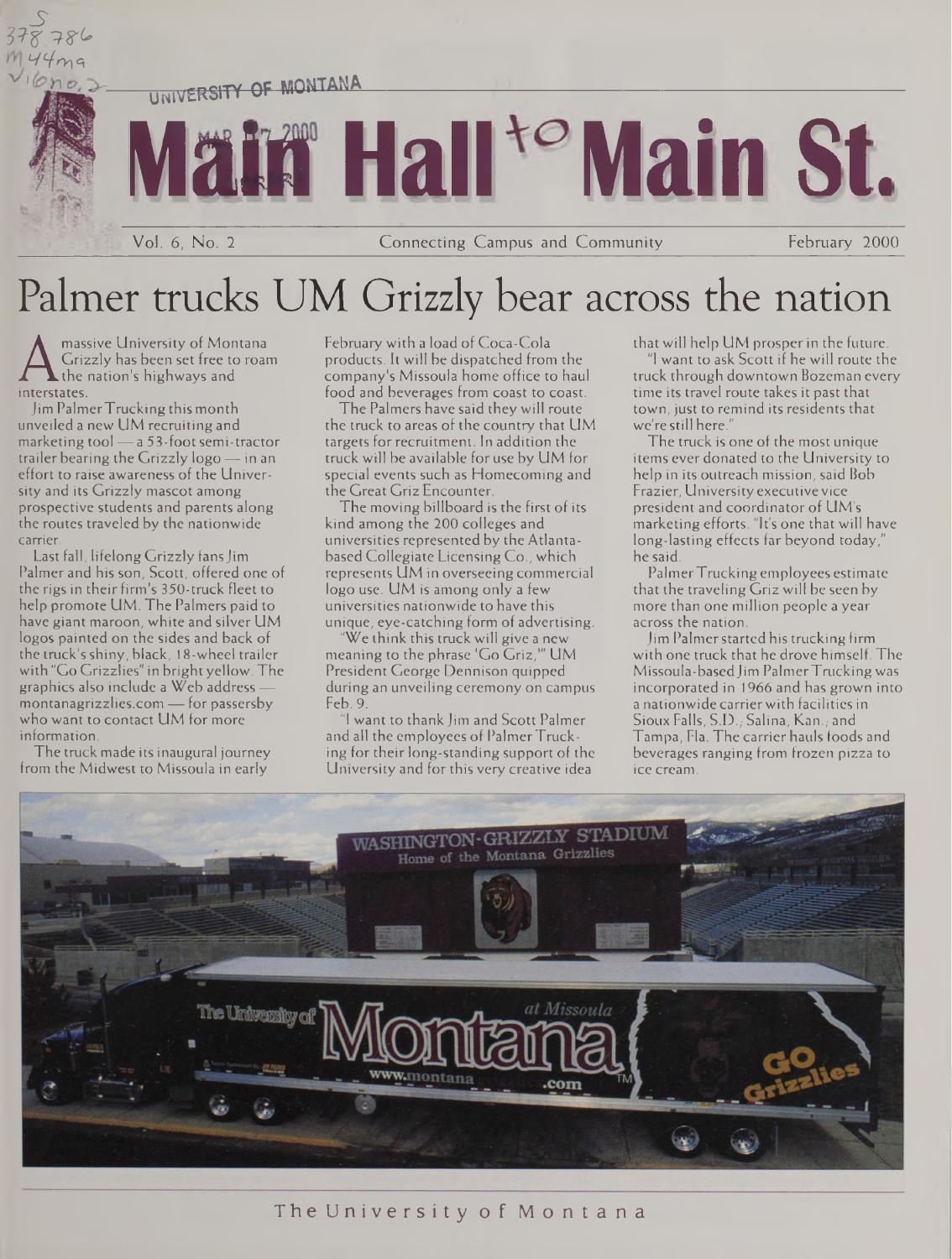





**Esmay Marks Washington Dargitz Peterson**



# Charter Day ceremony honors five UM friends

Institution during Charter Day<br>events on Thursday, Feb. 17.<br>marked with an awards ceremony that M celebrated its 107 years as an institution during Charter Day events on Thursday, Feb. 17. The University's 1893 founding was recognized Jerry Esmay, Jim Marks, Phyllis Washington,Jan Fowler Dargitz and Christopher Peterson for outstanding service to UM.

Esmay, chair of the computer science department, received UM's Montana Faculty Service Award. He joined UM in 1984 and has chaired the computer science department since 1986. Esmay is active in a wide range of on- and offcampus activities— from participating in Faculty Senate and American Legion projects to directing Montana's State Science Fair for more than 10 years. Esmay gets to know his department's majors as their primary adviser, and he strives to make time for every student. He also helped his department remain viable and current amidst the whirlwind of changes that have transformed computer science during the last decade.

Jim Marks, director of Disability Services for Students, received the Robert T. Pantzer Award, named for the 1966-74 UM president who strove to make the University a more open and

humane learning environment. Marks joined UM in 1988, working in a department then known as Disabled Students Services. Back then the department consisted of his part-time position, a student employee who worked about three hours a week and a tiny budget intended to serve about 120 students with disabilities. From this humble beginning, Marks, who is blind, grew DSS into a respectable office with substantial resources that serves nearly 600 students. He constantly works to bring a progressive attitude to UM regarding University access.

Philanthropist and former UM Foundation Capital Campaign chair Phyllis Washington received the Neil S. Bucklew Presidential ServiceAward, named for UM's president during 1981- 86. The award recognizes Washington's efforts to foster understanding of the University's needs and strengths. A 1964 UM graduate, Washington has worked as a teacher, interior designer and antiquarian. She served as a UM Foundation board member during 1990- 96 and as national chair of UM's Capital Campaign from 1993 to 1996, helping the University raise \$71 million. A generous donation from Washington

and her husband, Dennis, also helped construct UM's Washington-Grizzly Stadium, and the couple was instrumental in the renovation of campus's historical Prescott House. They also donated the property that became UM's Center at Salmon Lake.

Dargitz earned the Montana Alumni Award for her longtime support of the University. A Lewistown native, she graduated from UM in 1957 with a degree in elementary education and now lives in State College, Penn. She taught in Washington and Germany before cofounding and co-directing the Park Forest Montessori School in Pennsylvania. Dargitz is active with UM's Alumni Association House of Delegates and has established several scholarships, including a UM Delta Gamma elementary education scholarship.

Peterson of Sudbury, Mass., received the ASUM (Associated Students of UM) Student Service Award. A seniorin communication studies, he has worked as an HIV counselor, ASUM senator, Head Startvolunteer, Women's Center volunteer,Multi-cultural Alliance Prejudice Reduction Workshop leader and peer health educator with Peers Reaching Out.

## Target Range teacher wins teaching excellence award

tion andcommitment

tana. Shreeve died in March 1998.

The\$2,000Shreeve

as a teacher.

 $A_{\text{cation}}$ whopping 22 letters supporting the nomination of this year'swinnerofa prestigiouseducation award share a common theme: Melodee Smith-Burreson is a great teacher.

The Maryfrances Shreeve Award for TeachingExcellence is presentedannually by UM's School of Education to a teacher who goes the extra mile both inside and outside of classroom walls.

Burreson, a second-grade teacher at Missoula'sTargetRange PublicSchool, was selected for the Shreeve Award based on her 24 years of exceptional teaching in western Montana schools. The award recognizes her skill, innova-

**Burreson**

Burreson will be presented with the award at a gathering of her colleagues - the School of Education's 11th annual Teacher Education Reception on March 4.

The reception also honors several hundred western Montana teachers for supervisingstudent teachers and interns from UM.

Burreson earned a bachelor of arts in education from UM in 1976. She has taught fourth, fifth and second grades during her 22 years at Target Range.

Among those singing Burreson's praises in reference letters was a former student now completing a degree in elementary education at UM.

"If <sup>1</sup> could be half the teacher she is," wrote Amy Schwenk, "I would surpass many ofmy goals and dreams. <sup>I</sup> can only hope to reach as many students as she has during her teaching profession and maybe touch the life of a student, as she had done for me.

Awardwasestablished in 1992 to honor the master elementary teacher who taught for 37 years in Mon-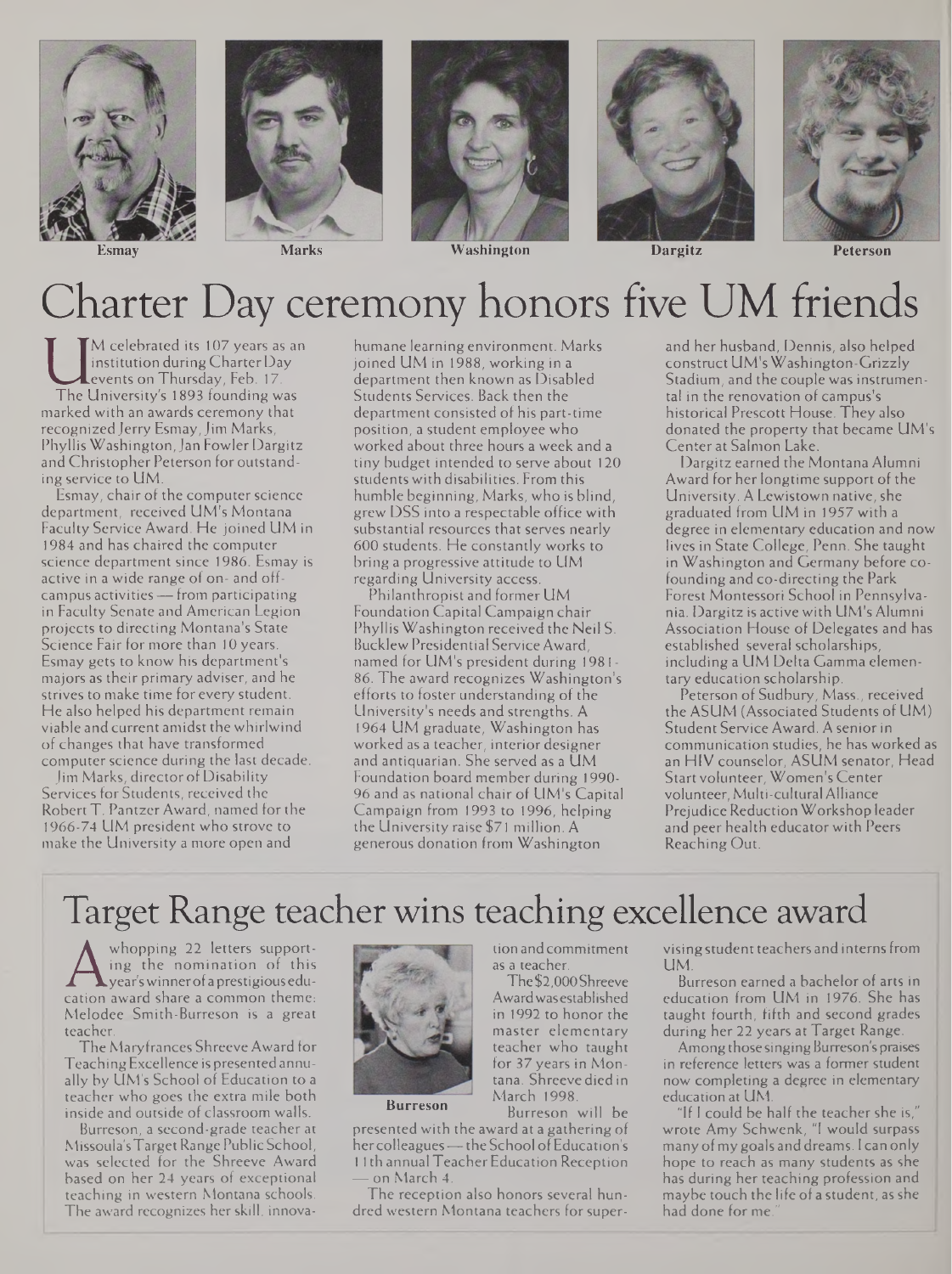

**Hot Courses—**TV actor Carroll O'Connor, well-known for hisroles in "All in the Family" and "In the Heat of the Night," will teach two courses at UM this summer. Writing the Movie will run May 22-June 23, and Writing the Movie II will run June 26-July 28. Also among the more than 500 courses offered will be a history course on Russia, a music course built around the International Choral Festival in Missoula this summer and seven courses taught in Mexico as part of UM's Mexico Study-Abroad Program. Formore information about regular courses, as well as workshops, field courses and short courses, call 243-6014, [e-mailumsummer@selway.umt.edu](mailto:e-mailumsummer@selway.umt.edu) or visit the Web site at <http://www.umt.edu/> summer.

**Echinacea Expert—**Montana Cov. Marc Racicot recently named UM pharmaceutical sciences Professor Rustem Medora to the Wild Medicinal Plants Task Force authorized by the 1999 Montana Legislature. Medora, an expert on the medicinal properties of native plants, will represent the Montana University System on the eight-member committee. The enabling legislation, Senate Bill 178, grew out of concern among legislators and the general public about the overharvesting of echinacea angustifolia, an increasingly popular plant for use as a cold preventive or treatment as well as a tonic for the immune system. The committee will study the problem with respect to echinacea and six other native wild plants threatened with extinction to determine sustainable collecting. They then will recommend legislation if appropriate.

**Online Commerce—**The ecommerce immersion course recently hosted by UM and the Montana World Trade Center is available at http:// [www.globalspeak.com](http://www.globalspeak.com) at no charge.Just click on the "Featured Webcasts" section and then "Now Showing." The UM Webcast is "E-Business 2000 (Part I): Opportunities, Challenges andWinning Strategies." It features the course's keynote speakers — who happen to be some of the "leading pioneers in ecommerce," according to MWTC Executive DirectorArnie Sherman— as they share real-life examples about their successes in the e-commerce area.

**Griz Greatness—**Star quarterback DrewMiller picked up the 1999 Grizzly football team's Most Valuable Player title during the annual Football Banquet of Champions this month. Miller, a junior who transferred to UM last year from Brigham Young University, received the Steve Carlson Award. He was selected for the MVP honor by the Grizzly coaching staff. Miller was named to several All-American squads, was a first

teamAll-Big Sky Conference pick and was the runner-up for the league's offensive MVP award.

Three players shared the TerryDillon Award, given to the team's outstanding back or receiver.



**Griz MVP Miller**

Winners are senior receiver Jeremy Watkins, sophomore halfback Yohance Humphrey and sophomore safety Vince Huntsberger. Senior tight end Dallas Neil earned the Tony Barbour Award as the "playerwho bestrepresents Grizzly football." Offensive tackle Chase Raynock picked up the Paul Weskamp Award for outstanding offensive lineman, while linebackerAdam Boomer and guard Thatcher Szalay claimed Golden Helmet Awards for being the hardest hitters. Defensive tackle D.J. Colter and senior wide receiver/punt returner Travis Walker received the Pat Norwood Award formost inspirational players. Rylan Jollymore was tabbed "OutstandingLinebacker,"while special teams players of the year were kicker Kris Heppner and linebacker Ike Mincy.

**Greek Kindness—**Fraternities and sororities at UM contributed \$12,710 to charity in 1999, put in 8,117 hours of community service and donated many boxes of clothing and canned goods. While most of the giving and donations come from small projects, these students also organize special events such as bikeathons and marathon events. About 450 men and women participate in Greek life at UM. Each on average contributed 18 hours toward worthy causes last year.

**Housing Help—**When the International Choral Festival comes to town July 12-16, Missoula host families will be needed to house all the foreign singers. If you would like to help, contact Ann Boone at 543-8166 or Alayne Dolson at 728-6921.

**Spring Break—**UM students and faculty will be on spring break the week of March 20-24.

**Exhibit Continues—**It's not too late to take in the exuberant cafe and cabaret musical culture of Paris between the two world wars. Missoula's exhibit of "The Jazz Age In Paris: 1914-1940" continues through March 23 at the Missoula Public Library. Missoula is among only 28 sites in the United States to host the traveling exhibit, which is based on a large-scale show presented at the Smithsonian Institution in 1997. UM's Mansfield Library is co-sponsoring the exhibit and related events. The exhibit is free and open to the public. Meanwhile in conjunction with the Jazz Age exhibit, the public also is invited to free lectures, including "Sidney Bechet's Life" by UM radio-TV Professor Bill Knowles on March "Jazz and Blues Motifs in Sartre's La Nause" by French Associate Professor Chris Anderson on March 9, "Jazz It Up: Jazz and the Cinematographic French New Wave" by French Associate Professor Michel Valentin on March 13 and "Paris and Food" by Visiting Instructor Garry Kerr on March 15. All lectures begin at 7:30 p.m. at the Missoula Public Library.

**Moving On—**Robert L. Kindrick, UM's provost and vice president for academic affairs, has accepted a top administrative position at Wichita State University in Kansas. Kindrickwill assume the post of vice president for academic affairs and research at Wichita State Aug. 1. He has served as UM's No. 2 administrator since 1991 and was named University provost in 1998 in recognition of his responsibilitiesin themulticampus university. He also has taught courses in UM's English department.

**In Touch—**Stay current on campus news by visiting the University's Web page at <http://www.umt.edu>. You also can subscribe to TGIF, UM's e-mail newsletter, from thatsite.